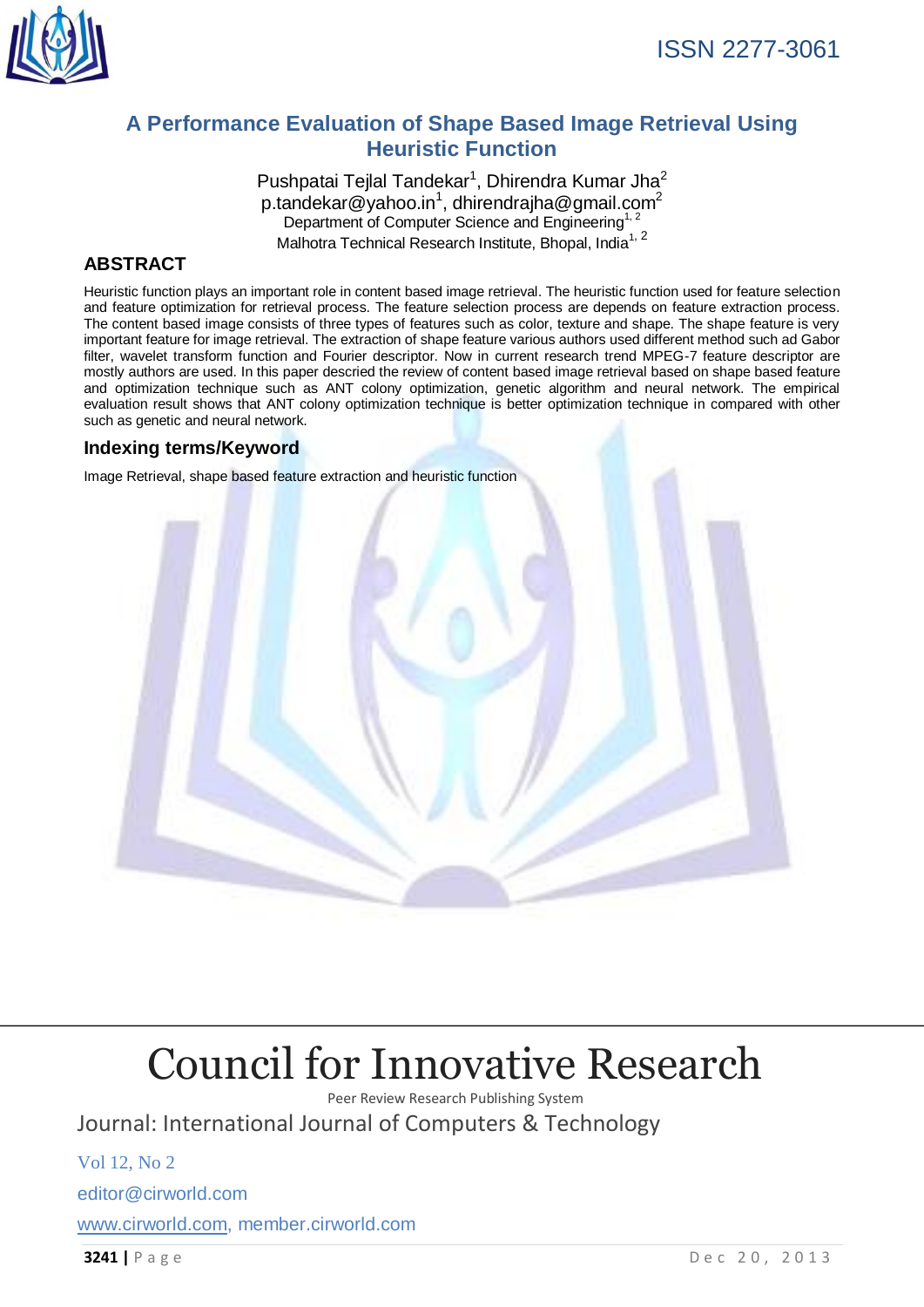

### **I INTRODUCTION**

The image retrieval process is most important part of digital multimedia and satellite communication for better prediction of crops and weather. Large collections of images are becoming available to the community, from photo collection to web data, or even video databases. Since visual media requires large amounts of memory and computing power for processing and storage, there is a need to efficiently index and retrieve visual information from image database. A number of image features based on color and texture attributes have been developed[1,2]. A color histogram is a representation of the distribution of colors ratio mapping. For digital images, it is in essence the amount of pixels that have colors in each of a fixed list of color ranges that span the image color space, the set of all possible colors. Image content typically consists in low-level features directly extracted from images such as color, texture and shape[5]. Among these, shape represents one of the most significant features that are employed for image retrieval. The techniques, tools and algorithms that are used in CBIR, originate from many fields such as information, pattern recognition, signal processing, and computer visualization. It is a field of research that is attracting professionals from different industries like crime anticipation, drug, structural design, and style and publishes. The various authors give a local attention, in CBIR; local features play a significant role in determining the similarity of images along with the shape information of the target[11,12]. Accurate segmentation technique is very difficult to achieve but is also not so critical in object shape resolve. A windowed search over location and scale is shown more effective in object based image retrieval than methods based on inaccurate segmentation. There is a diversity of techniques that has been proposed in the literature for shape feature extraction. Shape feature extraction techniques are divided into two categories: outer-based and inner-based. Outer based methods use only the contour or border of the object shape and completely ignore its internal. On the other hand, the area based techniques take into account internal details besides the outer details. Heuristic and Meta heuristic function play an important role in image retrieval process. The heuristic function used as feature selector and feature optimization. The diversity of heuristic function deals the semantic relation with query image and retrieval image[16]. The objective function of image retrieval system suggests the selection of heuristic function possibility. In the last years, the development of optimization algorithms have been inspired and influenced by natural and biological behaviors. Bio-inspired meta-heuristic optimization approaches provided new ways to achieve nearly-optimal solutions in highly nonlinear, multidimensional result area, with lower complexity and faster convergence than traditional algorithms.PSO is a population based metaheuristic optimization technique with stochastic nature, inspired by social behavior of bird flocking or search teaching. The system is initialized with a population of random solutions and searches for optima by update generation. The possible solutions, called particle, fly through the problem space by following the current optimum particles[20]. PSO has been successfully applied as an efficient optimization tool in image classification. This paper is divided into six sections. Section-I gives the introduction of image compression. Section-II gives the related of image retrieval with shape based. Feature extraction technique in section-III. In section IV discuss heuristic function. In section-V discuss experimental evaluation of all method and finally discuss conclusion and future work in section VI.

### **II RELATED WORK**

In this section described the related work about image retrieval based on shape feature extraction and optimization technique. The shape based technique is most important and recent approach for feature extraction process. In current scenario various methods are used for shape based feature extraction. The optimization of feature improves the retrieval capacity of image retrieval. Some work related discuss here.

[1] In this paper author proposed a method of fuzzy clustering is applied to shapes feature by Fourier descriptors in order to derive a set of prototypes representative of a set of shape categories. We apply a fuzzy clustering algorithm equipped with a partial supervised mechanism that takes advantage from domain knowledge expressed in terms of a number of labeled shapes. The derived prototypes are used as indexing mechanism to perform the retrieval process. Whenever a user submits a shape query, this is matched with all the prototypes and shapes belonging to categories corresponding to the most similar prototypes are provided as a result.

[2] In this paper authors proposed an automatic histological image classification system that uses biologically interpretable shape-base features. These features confine the distribution of shape pattern, described by the Fourier shape descriptors, in different strains of a histological image.

[3] In this paper authors give an for log-based relevance feedback that systematically integrates the log data of users' relevance judgments with regular relevance feedback for image retrieval. A user launches a query in a CBIR system for searching desired images in stored databases. Then, the CBIR system compute or match the similarity between the user query and the image samples in database using the low-level image features. Images among the high similarity determine are return to the user. Next, the user selects the relevance of the initially returned results and submits his or her judgments to the CBIR system. Relevance feedback approaches refine the early retrieval a result based on the user's relevance judgments, and returns an enhanced set of results to the user.

[4] In this paper authors proposed biased maximum margin analysis (BMMA) and a semi supervised BMMA for integrating the distinct properties of feedbacks and utilizing the information of unlabeled samples for SVM-based RF scheme. BMMA differentiate the positive feedbacks from negative ones based on general analysis; while the Semi-BMMA can effectively combine information of unlabeled samples by introduce a Laplacian regularize to the BMMA.

[5] In this paper authors proposed a novel approach for content based color image classification using Support Vector Machine. Traditional classification approaches deal poorly on content based image classification tasks being one of the reasons of high dimensionality of the feature space. Color image classification is done on features extracted from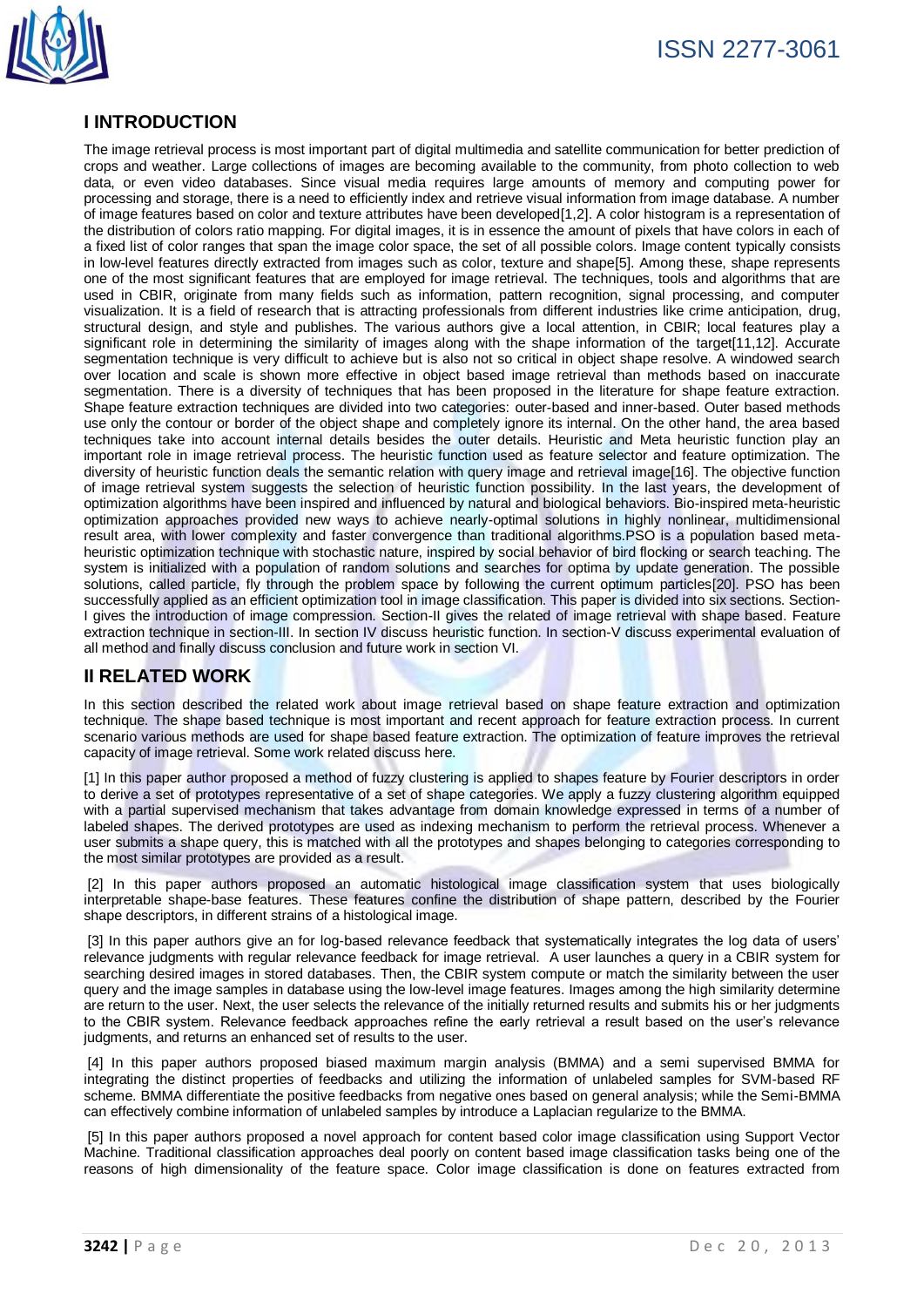

histograms of various color components. The advantage of using color image histograms is proved better efficiency, insensitivity to little change in camera view-point for translation and rotation etc.

[6] In this paper authors proposed novel fuzzy decision tree, the tree structure is determined via a class grouping algorithm, which define the sets of classes to be isolated from at each internal node, which is based on the degree of fuzzy confusion between the whole classes. Additionally the efficient feature selection is integrated within the tree construction process; select the suitable feature subsets necessary for the node discriminations separately. FDT-SVM exhibit several attractive merits such as an enhanced classification accuracy, interpretable hierarchy, and low form complexity. in addition, it provide hierarchical image segmentation and has reasonably low computational and data storage demands.

[7] in this paper authors used a process of the landscape of general strategies in visual content-based video indexing and retrieval, focusing on methods for video structure analysis, including shot boundary detection, key frame extraction and scene segmentation, extraction of features including static key frame features, object features and motion features, video data mining, video annotation, video retrieval including query interfaces, similarity measure and relevance feedback, and video browsing.

[8] In this paper authors proposed a method HDK that uses more than one clustering technique to improve the performance of CBIR.This method makes use of hierarchical and divide and conquer k-means clustering technique with equivalency and compatible relation concepts to improve the performance of the K-Means for using in high dimensional datasets.

[9] In this paper authors proposed a method of Shape-Based Image Retrieval Using Canny Edge Detection and K-Means Clustering Algorithms for numerous Medical Images, has been developed to choose the medical images from huge volume of medical image databases. Those require the preprocessing, for feature extraction and feature classification process, retrieval and indexing steps sequentially to choose an efficient medical image retrieval system. For preprocessing step, the image segmentation method has been carried out, for the feature selection, basic shape feature has been extracted using canny edge detection algorithm, and designed for classification, the K-means classification algorithm has been used. For retrieval of images, the Euclidian distance method values are calculated between query image and database images

[10] In this paper authors give a new framework for multimedia content analysis and retrieval which consists of two independent algorithms. The first part of propose a new semi-supervised algorithm called ranking with Local Regression and Global Alignment (LRGA) to learn a robust Laplacian matrix for data ranking. In the LRGA, at each data point, a neighborhood linear regression model is used to predict the ranking scores of its neighboring points. An integrated object function is then proposed for globally align the local models from all the data points so that an optimal ranking score can be assigned to each data point. Other is proposed a semi-supervised long-term Relevance Feedback (RF) algorithm to refine the multimedia data representation. The proposed continuing RF algorithms utilize the both multimedia data distribution in multimedia feature space and the history RF information provide by users. An outline ratio optimization difficulty is then formulated and solved by an efficient algorithm.

[11] In this paper authors used a 3-D object retrieval and recognition approach by exploring the higher order relationship among 3-D objects via hyper graphs. In this framework, multiple hyper graphs are constructed and the learning on the fused hyper graph is conducted for 3-D object retrieval and recognition.

[12] In this paper authors proposed a new algorithm called Priority Based Pheromone Algorithm belongs to Ant colony System to give better optimal solution for clustering. Concept of this algorithm is to build clusters using three potential values priority value, pheromone and heuristic information. This algorithm is compared with normal Ant colony algorithm, Genetic Algorithm and basic K-means algorithm. Comparison is done by percentage of errors, best fitness and maximum number of iterations.

### **III FEATURE EXTRACTION TECHNIQUE**

Feature extraction is the method of extracting the features from image to form a feature matrix. This feature matrix is then used by retrieval technique to retrieve the input unit with target output unit[14]. Here discuss some feature extraction technique. The hybrid shape descriptor ZFDR , containing both visual and geometric information of a 3D model, is composed of four parts: Zernike moments feature, Fourier descriptor feature, Depth information feature and Ray-based feature. The shape descriptor computation process consists of two steps: 3D model normalization and feature extraction. Continuous Principle Component Analysis (CPCA) alignment algorithm is utilized during the normalization step to align the 3D an image descriptor, which comprises Zernike moments and Fourier descriptors, is adopted to represent the features of a silhouette view. These two features characterize the visual information of a 3D model[15]. They are effective in representing certain types of models, while not as effective as depth buffer-based features for some other classes. Therefore, we devise a hybrid shape descriptor by also integrating certain geometric information of a 3D model. Particularly, we integrate the depth buffer-based feature and ray-based with spherical harmonic representation feature.

1) Cube-Based View Sampling: Considering the tradeoff between the feature extraction time and retrieval efficiency, the approach samples 13 silhouette views to represent a 3D model by setting cameras at the following locations on a cube:  $(1,0,0)$ ,  $(0,1,0)$ ,  $(0,0,1)$ ,  $(1,1,1)$ ,  $(-1,1,1)$ ,  $(-1,-1,1)$ ,  $(1,-1,1)$ ,  $(1,0,-1)$ ,  $(0,1,-1)$ ,  $(1,1,0)$ ,  $(0,1,1)$ ,  $(1,0,1)$ ,  $(1,-1,0)$ .

2) Zernike Moments Feature (Z): Zernike moments feature is utilized to extract the region-based features of a silhouette view. For each sample view, the algorithm computes the Zernike moments (up to the 10th order, totally 35 moments).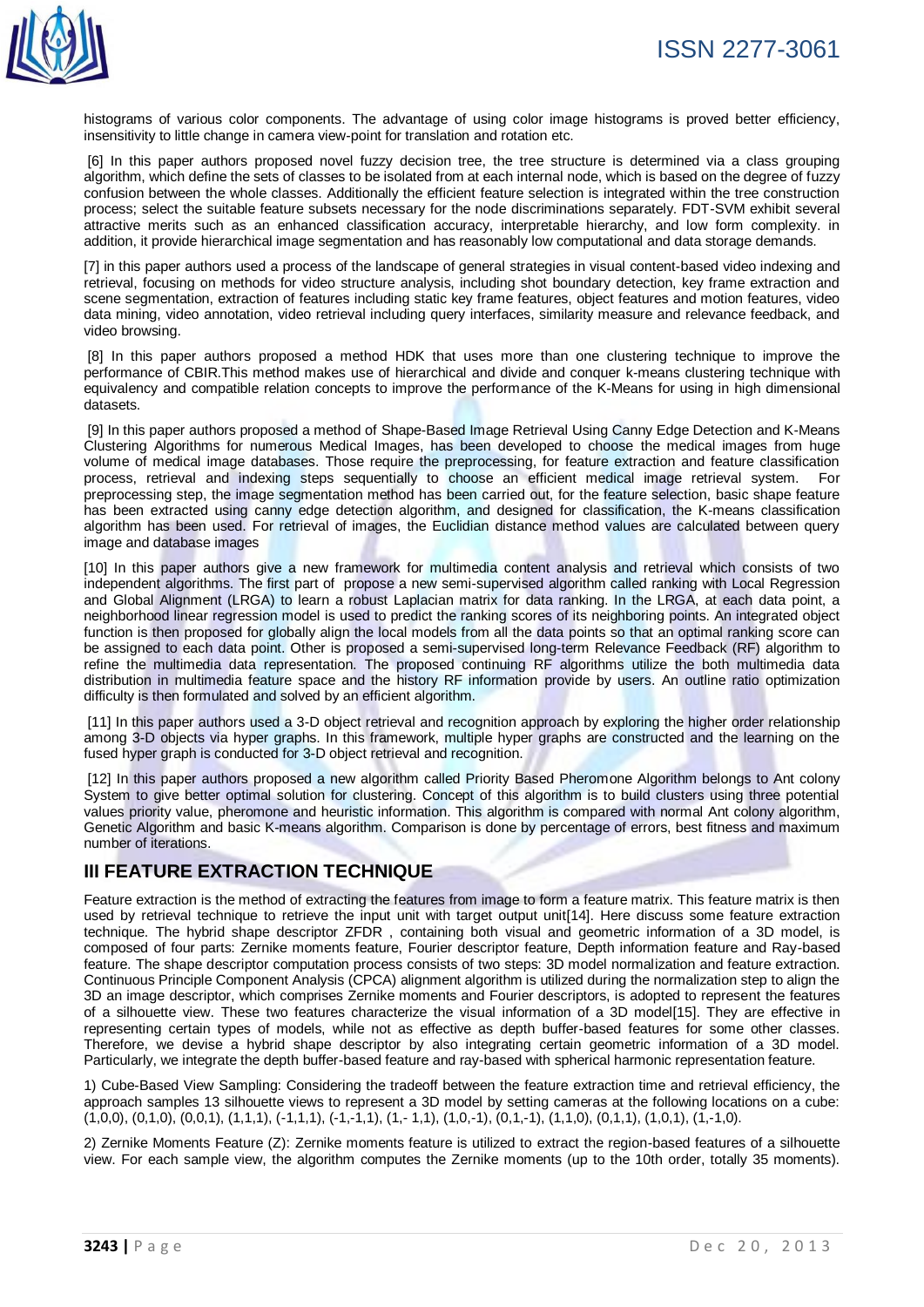

Then, the Zernike moments features are concatenated orderly according to the order of the view sequence, resulting a 13\_35 matrix as the Zernike moments feature of a 3D model.

3) Fourier Descriptor Feature (F): Centroid distance based Fourier descriptor is adopted to extract the contour feature of a silhouette view. The first 10 Fourier coefficients are used as the Fourier descriptor of a view. The combination of the Fourier descriptors of 13 views forms a 13\_10 matrix as the Fourier descriptor feature of a 3D model.

4) Depth Information Feature (D): This feature is to extract the Fourier features of the six depth buffer images of a 3D model. First, the six depth views of a 3D model are rendered, then 2D Fourier Transform is applied on the depth views, and finally 438 Fourier coefficients are employed as the depth features of a 3D model.

5) Ray-Based Feature (R): First, a set of rays emanating from the center of the model are shoot and based on the outmost intersections between the rays and model, the ray-based feature vector in the spatial domain is extracted. Then, Spherical Harmonics Transform is applied on the obtained radial distance feature vector to transform it from the spatial domain to the spectral domain. Finally, a 136-dimensional feature vector is obtained to depict the ray based features of a 3D model.

6) Hybrid Shape Descriptor ZFDR Distance Computation: The hybrid shape descriptor ZFDR of a model is a combination of Zernike moments feature Z, Fourier descriptor F, Depth information feature D and Ray-based descriptor R. First, appropriate distance metrics are assigned to measure the component distances dZ, dF , dD and dR between two models, then the four component distances are linearly combined to form the hybrid descriptor distance d ZFDR.



#### **IV HEURISTIC FUNCTION**

In this section heuristic function such as genetic algorithm, ant colony optimization and neural network. These heuristic function used as feature selector and feature optimizer in image retrieval process. The efficiency of content based retrieval varies according to the function of optimization. Some optimization algorithm discuss here. In this paper we used optimization process of feature optimization for image retrieval systems try to give better solutions for the selection of feature to current query image. The feature optimization is very significant because the feature is a main house block for making retrieval more efficient to user communities[18]. The optimization methods for Image retrieval are the main objective for this paper. The feature problem is just like NP-Complete. Therefore, approximation algorithms are careful, which are expected to quickly offer a solution, even if it is only near to-optimal. Image retrieval is a requirement for many Query image computing applications. Image retrieval might refer to the completion of allocated query, minimization of execution time for query. It might occur that these needs are satisfied only by specific feature, so that they only these feature can be assigned for that application [19]. Situations might become more complex when there are more query image having Image retrieval process, and several feature exist which satisfy them. Image retrieval constrains is another subject for the optimization process. In these cases, a number of challenging issues need to be addressed: maximization of system job completion and user satisfaction, the sites independence, and scalability. Performance prediction is also used in optimizing the feature extraction algorithms. Existing algorithms only consider an instant value of the performance at the feature, and assume this value remains constant during the task execution[17]. A more accurate model should consider that performance changes during the execution of the application. These Algorithms, usually find a solution close to the best one and they find it fast and easily. The ant colony optimization algorithm (ACO) is a heuristic algorithm for solving computational problems which can be reduced to finding good paths through graphs[19]. This algorithm is a member of ant colony algorithms family, in swarm intelligence methods. It is the first algorithm was aiming to search for an optimal path in a graph; based on the behavior of ants seeking a path between their colony and a source of food. The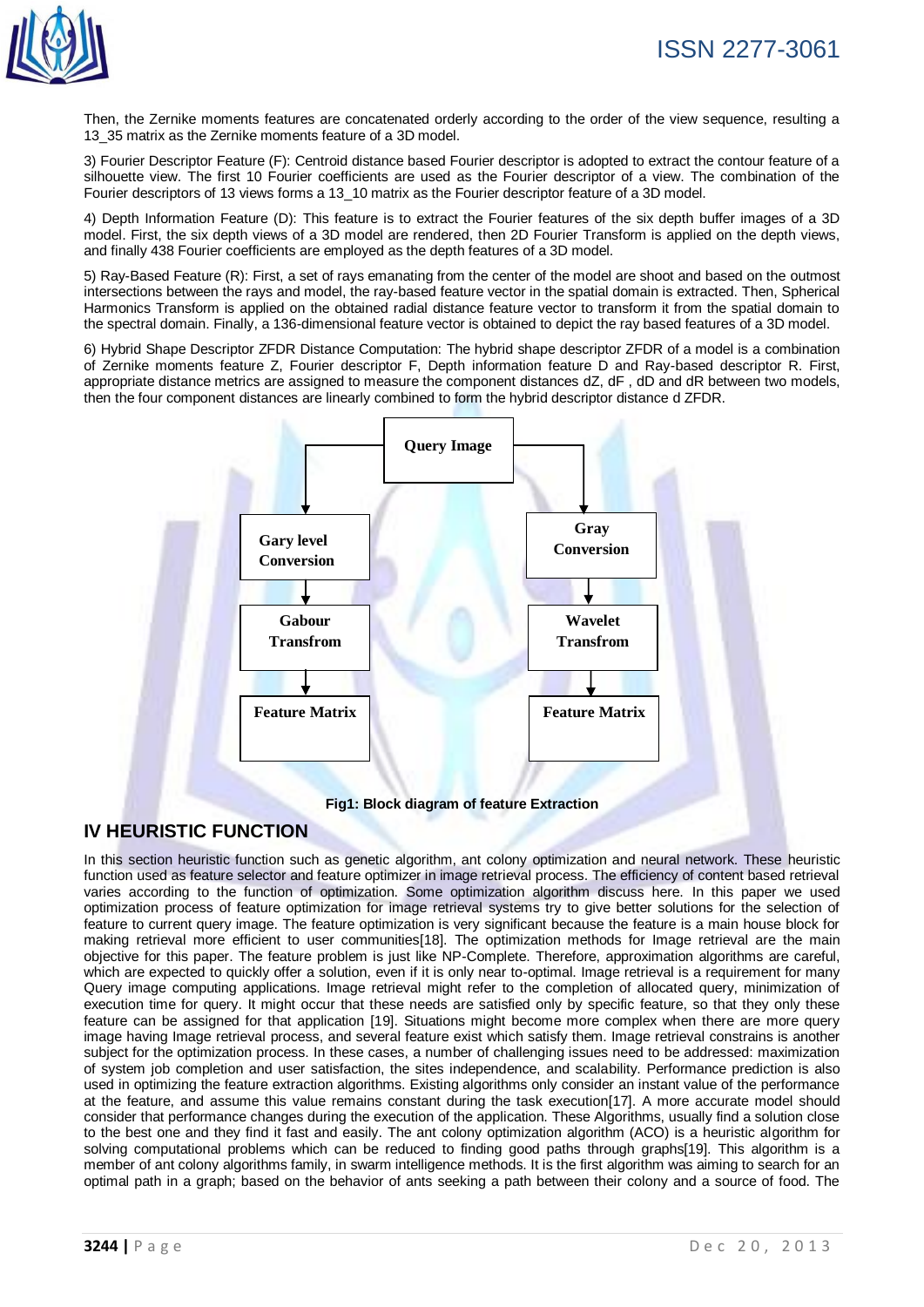

original idea has since diversified to solve a wider class of numerical problems, and as a result, several problems have emerged, drawing on various Aspects of the behavior of ants. Genetic algorithms are search algorithms based on the mechanics of natural selection and natural genetics. They combine survival of the fittest among string structures with a structured yet randomized information exchange to form a search algorithm with some innovative flair of human search. These algorithms are started with a set of random solution called initial population. Each member of this population is called a chromosome [20]. Each chromosome of this problem which consists of the string genes. The number of genes and their values in each chromosome depends on the population specification. In the algorithm of this paper, the number of genes of each chromosome is equal to the number of the nodes in the DGA and the gene values demonstrate the scheduling priority of the related task to the node, where the higher priority means that task must executed early.

### **V EXPERIMENTAL RESULT ANALYSIS**

To implement the above technique, we first find the shape features for images. The number of pixels in each edge is referred to as one feature. These features are then stored in a matrix in row by row fashion i.e. each row contains the shape features corresponding to one image. We evaluated performance of our algorithm using a general-purpose image database containing 500 JPEG images with size of 256\*256 or 256\*384 pixels from COREL photo gallery. These images are divided into 5 categories, and there are 100 images in each semantic category. We test the performance of; the retrieval performance is measured by precision and recall, which are defined as



**Fig 3: Query image retrieval output corresponding to Ant Colony Optimization.**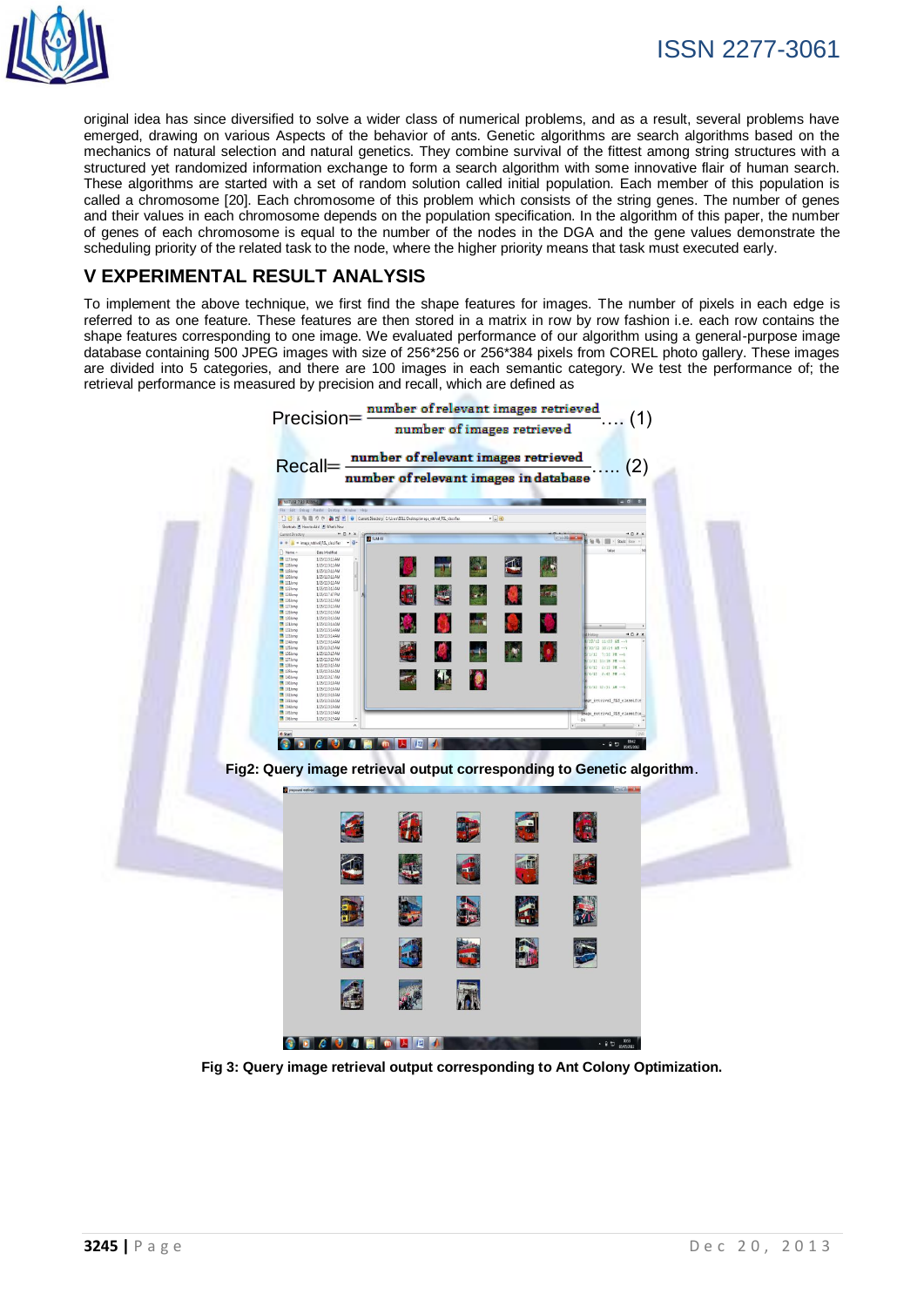





The result analysis of image classification based on number of class of image based on three methods. The total number of image in classification window is 500 and count the number of actual recall image in result windows

| Data set  | <b>Method</b> | <b>Precision</b><br>$(\% )$ | Recall<br>(%) |
|-----------|---------------|-----------------------------|---------------|
| Dataset-1 | Gabor-GA      | 88.66                       | 82.22         |
|           | Gabor-ANT     | 92.33                       | 85.00         |
|           | Gabor-NN      | 91                          | 93            |
| Dataset-2 | Gabor-GA      | 86.33                       | 82.81         |
|           | Gabor-ANT     | 83                          | 81            |
|           | Gabor-NN      | 85.33                       | 78.83         |

#### **Table 1. Comparative Precision and Recall of image Retrieval**



**Fig5: Comparative result analysis of data set-1 in three method such as GA,ANT and NN.** The above result shows that the NN feature optimization is better than GA and ANT.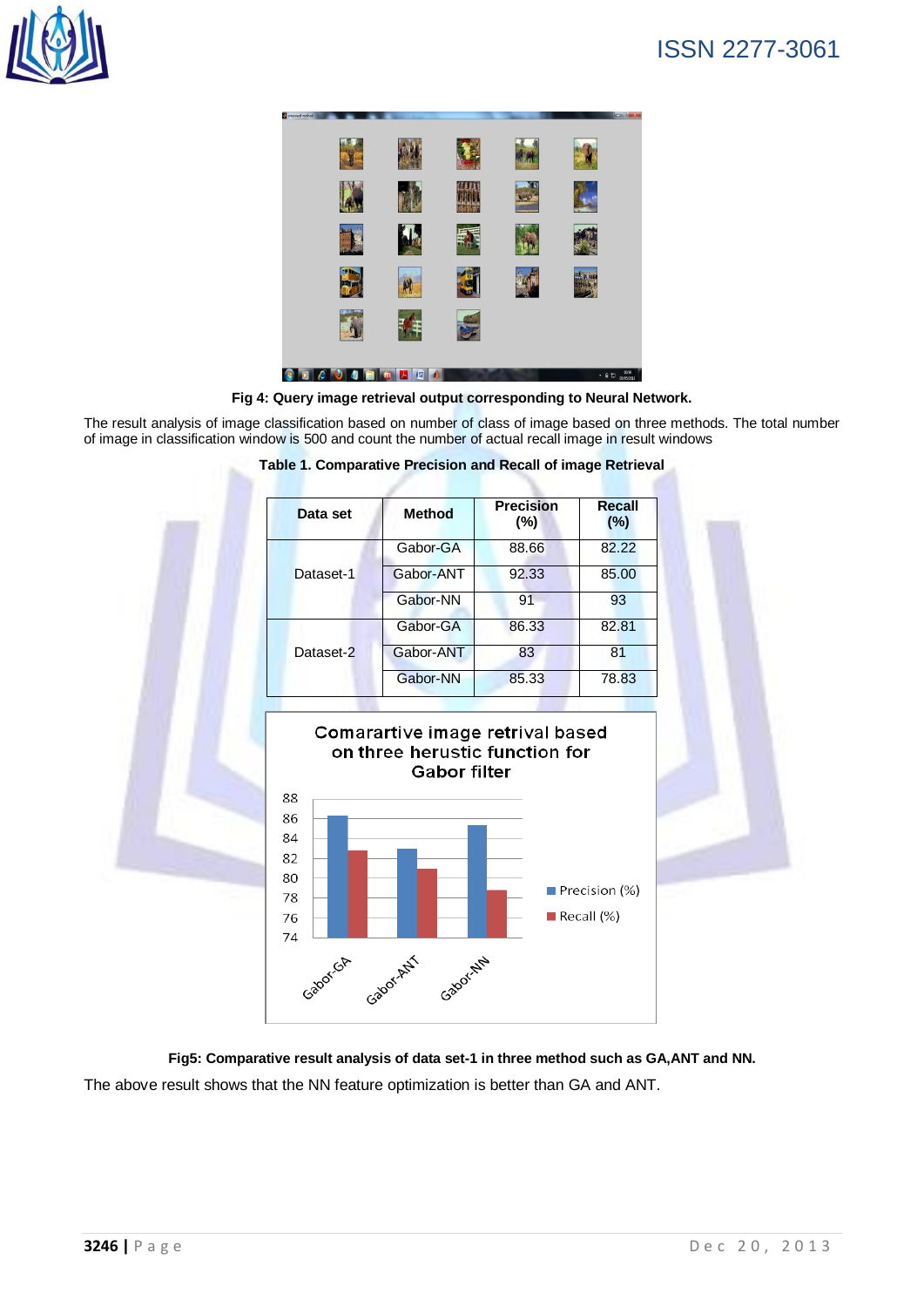





The above result shows that the GA feature optimization is better than NN and ANT.

#### **VI CONCLUSION AND FUTURE WORK**

In this paper we discuss the empirical evaluation of image retrieval using Gabor feature extraction technique using optimization process such as genetic algorithm, ANT colony optimization and neural network. The performance of genetic algorithm and neural network varies according to the changing of data set. The process of optimization consider as single objective function. The single objective function deals only the process of query image. In the process of review found that the shape based feature extraction is critical and most promising result in compared with other feature of image such as color and texture. The training time of neural network improved the computational overhead during the retrieval of query image. In future for better feature selection used modified ANT colony system along with neural network.

### **ACKNOWLEDGMENTS**

Pushpa T. Tandekar is thankful to Prof. Dhirendra Kumar Jha Head of Dept. Computer Science & Engineering Malhotra Technical Research Institute, Bhopal. For his help and support for completion of this project

#### **REFERENCES**

[1] G. Castellano, A.M. Fanelli, F. Paparella, M.A. Torsello "Fuzzy Shape Clustering for Image Retrieval "Hawaii International Conference on System Sciences, IEEE 2013, pp 1423-1429.

[2] Sonal Kothari, John H Phan, Andrew N Young and May D Wang "Histological image classification using biologically interpretable shape-based features "Medical Imaging 2013, pp 1-17.

[3] Bhailal Limbasiya, Swati Patel "Content Based Image Retrieval with Log Based Relevance Feedback Using Combination of Query Expansion and Query Point movement "IJCSMC Vol. 2, Issue. 5,2013. Pp 155-161

[4] Lining Zhang, Lipo Wang, Weisi Lin "Semisupervised Biased Maximum Margin Analysis for Interactive Image Retrieval" IEEE TRANSACTIONS ON IMAGE PROCESSING, VOL. 21, 2012. Pp 2294-2308.

[5] Saurabh Agrawal, Nishchal K Verma, Prateek Tamrakar, Pradip Sircar "Content Based Color Image Classification using SVM "Eighth International Conference on Information Technology IEEE 2011. Pp 1090-1095.

[6] Serafeim Moustakidis, Giorgos Mallinis, Nikos Koutsias, John B. Theocharis "SVM-Based Fuzzy Decision Trees for Classification of High Spatial Resolution Remote Sensing Images" IEEE TRANSACTIONS ON GEOSCIENCE AND REMOTE SENSING, VOL. 50, 2012. Pp 149-170.

[7] Weiming Hu, Nianhua Xie, Li Li, Xianglin Zeng, Stephen Maybank "A Survey on Visual Content-Based Video Indexing and Retrieval "IEEE TRANSACTIONS ON SYSTEMS, MAN, AND CYBERNETICS, vol-41, 2011. Pp 797-819.

[8] Monika Jain, Dr. S.K.Singh "A Survey On: Content Based Image Retrieval Systems Using Clustering Techniques For Large Data sets" (IJMIT) Vol.3,2011. Pp 23-40.

[9] B.Ramamurthy, K.R.Chandran "CBMIR: SHAPE-BASED IMAGE RETRIEVAL USING CANNY EDGE DETECTION AND K-MEANS CLUSTERING ALGORITHMS FOR MEDICAL IMAGES " IJEST vol 3, 2011. Pp 1870-1878.